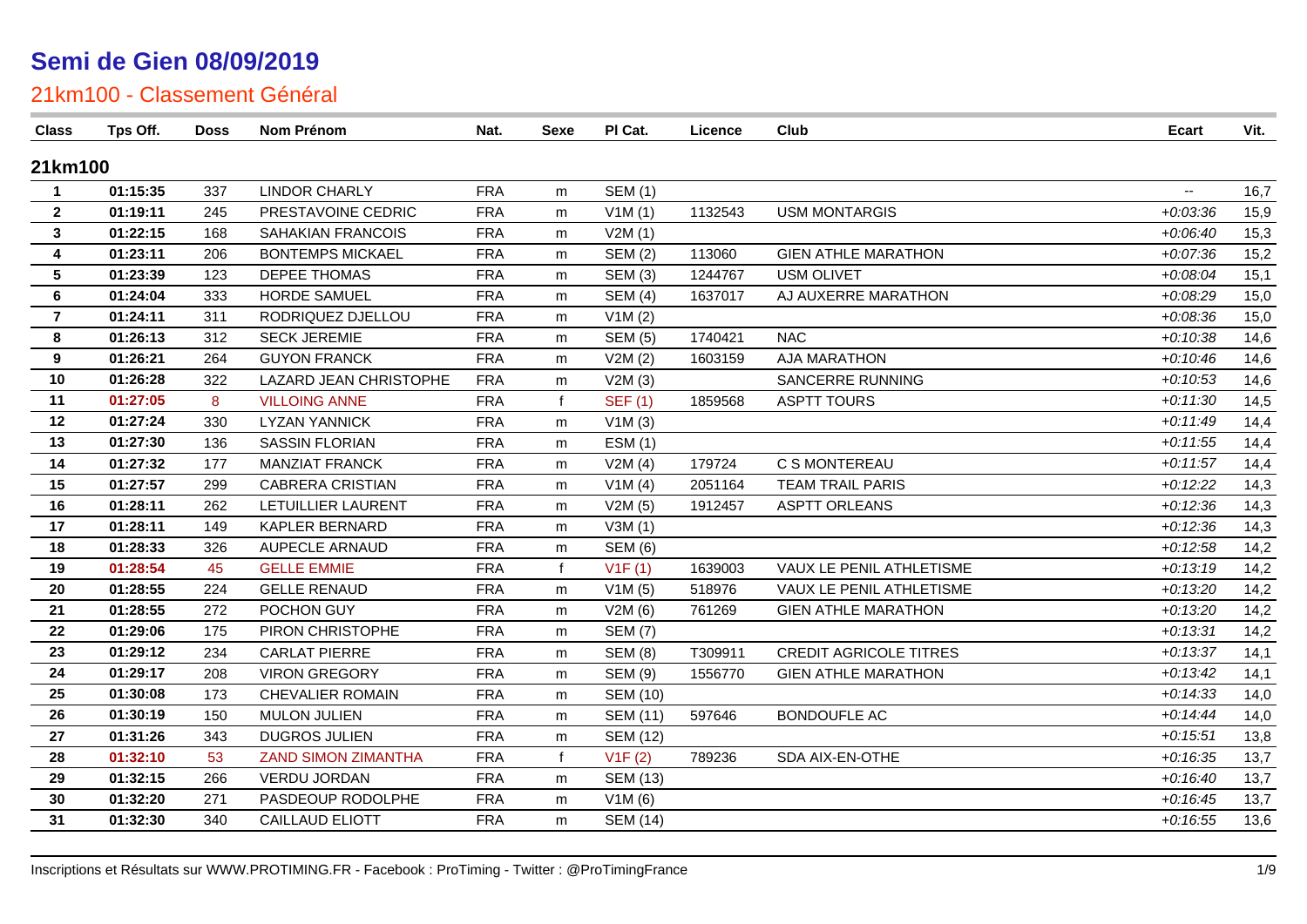| <b>Class</b> | Tps Off. | <b>Doss</b> | Nom Prénom                  | Nat.       | Sexe         | PI Cat.         | Licence | Club                           | <b>Ecart</b> | Vit. |
|--------------|----------|-------------|-----------------------------|------------|--------------|-----------------|---------|--------------------------------|--------------|------|
| 32           | 01:32:41 | 263         | DESCOMPS JEROME             | <b>FRA</b> | m            | <b>SEM (15)</b> |         |                                | $+0:17:06$   | 13,6 |
| 33           | 01:33:24 | 157         | ARQUIER ADRIEN              | <b>FRA</b> | m            | <b>SEM (16)</b> |         |                                | $+0:17:49$   | 13,5 |
| 34           | 01:33:32 | 32          | <b>PACARY MARION</b>        | <b>FRA</b> | $\mathbf{f}$ | <b>SEF (2)</b>  |         | EDF/CNPE DE DAMPIERRE-EN-BURLY | $+0:17:57$   | 13,5 |
| 35           | 01:33:49 | 145         | VIOLETTE JULIEN             | <b>FRA</b> | m            | <b>SEM (17)</b> |         | ABC BADMINTON CLUB             | $+0.18:14$   | 13,4 |
| 36           | 01:33:51 | 205         | PAJOT JEAN PIERRE           | <b>FRA</b> | m            | V1M(7)          | 1681889 | <b>GIEN ATHLE MARATHON</b>     | $+0:18:16$   | 13,4 |
| 37           | 01:34:07 | 300         | <b>DROIT MAXIMILIEN</b>     | <b>FRA</b> | m            | V1M(8)          | 2070906 | <b>GIEN ATHLE MARATHON</b>     | $+0:18:32$   | 13,4 |
| 38           | 01:34:49 | 181         | ALLAIS JEAN CHARLES         | <b>FRA</b> | m            | V2M(7)          | 2075788 | EDF/CNPE DE DAMPIERRE-EN-BURLY | $+0:19:14$   | 13,3 |
| 39           | 01:34:52 | 327         | <b>ANTUNES CARLOS</b>       | <b>FRA</b> | m            | <b>SEM (18)</b> |         |                                | $+0:19:17$   | 13,3 |
| 40           | 01:35:20 | 223         | <b>CAILLAT PHILIPPE</b>     | <b>FRA</b> | m            | V1M(9)          |         |                                | $+0:19:45$   | 13,2 |
| 41           | 01:35:30 | 188         | <b>ALLO BERTRAND</b>        | <b>FRA</b> | m            | <b>SEM (19)</b> |         | EDF/CNPE DE DAMPIERRE-EN-BURLY | $+0:19:55$   | 13,2 |
| 42           | 01:36:38 | 167         | PHILIPPON DONATIEN          | <b>FRA</b> | m            | SEM (20)        |         |                                | $+0.21:03$   | 13,1 |
| 43           | 01:36:39 | 241         | <b>BABLIN EDDY</b>          | <b>FRA</b> | m            | V1M(10)         | 1222369 | <b>USM MONTARGIS</b>           | $+0.21:04$   | 13,0 |
| 44           | 01:36:50 | 230         | <b>BOUCLET CLEMENT</b>      | <b>FRA</b> | m            | <b>SEM (21)</b> |         |                                | $+0:21:15$   | 13,0 |
| 45           | 01:36:53 | 215         | <b>MERCIER CHARLES</b>      | <b>FRA</b> | m            | <b>SEM (22)</b> |         |                                | $+0:21:18$   | 13,0 |
| 46           | 01:36:56 | 216         | <b>FARINA CEDRIC</b>        | <b>FRA</b> | m            | V1M(11)         |         | <b>AAREON FRANCE</b>           | $+0.21.21$   | 13,0 |
| 47           | 01:36:57 | 71          | <b>CORMIER PAULINE</b>      | <b>FRA</b> | f            | <b>SEF (3)</b>  |         | <b>SLAC</b>                    | $+0:21:22$   | 13,0 |
| 48           | 01:37:05 | 268         | <b>TESSIER FABIEN</b>       | <b>FRA</b> | m            | V1M(12)         | 1791002 | SARAN LOIRET ATHLETIC CLUB     | $+0.21.30$   | 13,0 |
| 49           | 01:37:08 | 317         | DE OLIVEIRA SEBASTIEN       | <b>FRA</b> | m            | <b>SEM (23)</b> |         | POMPIER DE PARIS               | $+0.21.33$   | 13,0 |
| 50           | 01:37:56 | 200         | <b>CHERON JEAN PHILIPPE</b> | <b>FRA</b> | m            | V1M(13)         |         | AS HUTCHINSON                  | $+0:22:21$   | 12,9 |
| 51           | 01:38:03 | 265         | <b>MORAUX YANNICK</b>       | <b>FRA</b> | m            | V1M(14)         |         |                                | $+0.22.28$   | 12,9 |
| 52           | 01:38:07 | 191         | RICHARD ALAIN               | <b>FRA</b> | m            | V2M(8)          |         |                                | $+0.22:32$   | 12,9 |
| 53           | 01:38:31 | 184         | <b>LAHOUSTE BERENGER</b>    | <b>FRA</b> | m            | <b>SEM (24)</b> |         | EDF/CNPE DE DAMPIERRE-EN-BURLY | $+0.22:56$   | 12,8 |
| 54           | 01:38:44 | 318         | <b>BEGUE BRUNO</b>          | <b>FRA</b> | m            | V1M(15)         |         |                                | $+0.23.09$   | 12,8 |
| 55           | 01:38:50 | 161         | ALCINOUS EMMANUEL           | <b>FRA</b> | m            | V1M (16)        |         |                                | $+0.23:15$   | 12,8 |
| 56           | 01:38:53 | 174         | <b>LAURENT RAPHAEL</b>      | <b>FRA</b> | m            | V3M(2)          |         |                                | $+0.23:18$   | 12,8 |
| 57           | 01:39:00 | 211         | <b>BAILLON SYLVAIN</b>      | <b>FRA</b> | m            | V1M(17)         |         |                                | $+0.23.25$   | 12,7 |
| 58           | 01:39:55 | 51          | <b>DOISNE MARINA</b>        | <b>FRA</b> |              | <b>SEF (4)</b>  | 180100  | INFOSPORT-LOIRET               | $+0.24.20$   | 12,6 |
| 59           | 01:39:55 | 176         | <b>GUILLEMOT GREGORY</b>    | <b>FRA</b> | m            | V1M(18)         |         | <b>BCT</b>                     | $+0.24.20$   | 12,6 |
| 60           | 01:39:58 | 152         | CARREAU JOSE                | <b>FRA</b> | m            | V2M(9)          |         | <b>COURIR A MONTARGIS</b>      | $+0:24:23$   | 12,6 |
| 61           | 01:40:01 | 229         | <b>BAUDIER ROMAIN</b>       | <b>FRA</b> | m            | <b>SEM (25)</b> |         | <b>ASPTT ORLEANS</b>           | $+0:24:26$   | 12,6 |
| 62           | 01:40:10 | 210         | SAUGERE DAVID               | <b>FRA</b> | m            | V2M(10)         | 1264050 | <b>USM MONTARGIS</b>           | $+0.24.35$   | 12,6 |
| 63           | 01:40:12 | 305         | <b>NEROT SYLVAIN</b>        | <b>FRA</b> | m            | <b>SEM (26)</b> |         |                                | $+0.24.37$   | 12,6 |
| 64           | 01:40:17 | 178         | FLOCHLAY DAVY               | <b>FRA</b> | m            | V1M(19)         |         |                                | $+0:24:42$   | 12,6 |
|              |          |             |                             |            |              |                 |         |                                |              |      |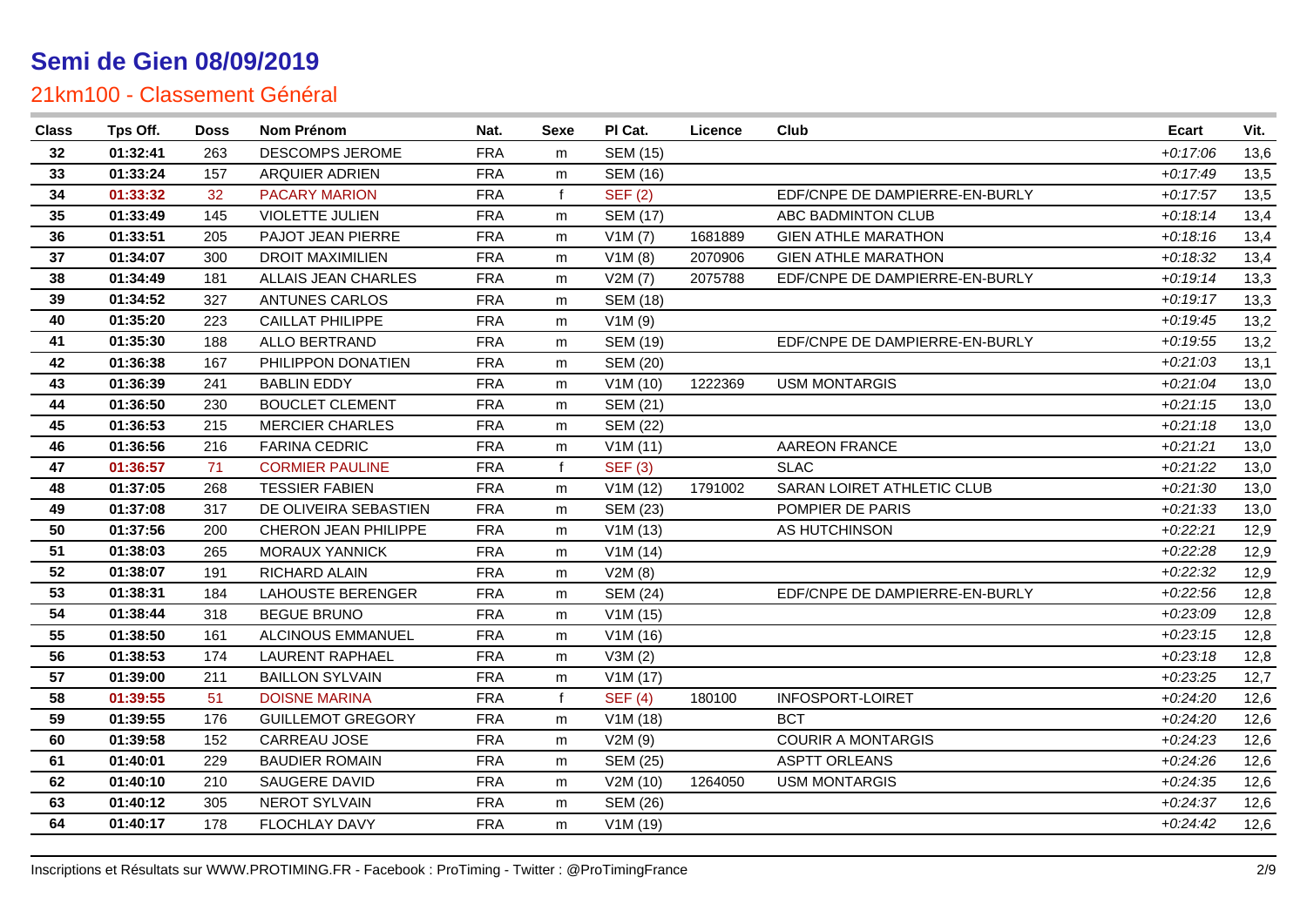| <b>Class</b> | Tps Off. | <b>Doss</b> | Nom Prénom               | Nat.       | Sexe | PI Cat.         | Licence | Club                           | <b>Ecart</b> | Vit. |
|--------------|----------|-------------|--------------------------|------------|------|-----------------|---------|--------------------------------|--------------|------|
| 65           | 01:40:44 | 328         | <b>GUIGNAC DIDIER</b>    | <b>FRA</b> | m    | V3M(3)          |         |                                | $+0.25:09$   | 12,5 |
| 66           | 01:41:15 | 329         | <b>HUGUENY ERIC</b>      | <b>FRA</b> | m    | V2M(11)         |         | LES FOULEES DE JARGEAU         | $+0.25:40$   | 12,5 |
| 67           | 01:41:18 | 222         | <b>DELCROIX DIDIER</b>   | <b>FRA</b> | m    | V2M (12)        | 1175959 | <b>GIEN ATHLE MARATHON</b>     | $+0.25:43$   | 12,4 |
| 68           | 01:41:36 | 334         | DORAUD GABRIEL           | CIV        | m    | <b>SEM (27)</b> |         |                                | $+0.26:01$   | 12,4 |
| 69           | 01:42:08 | 143         | <b>LALANDE JEAN YVES</b> | <b>FRA</b> | m    | V2M (13)        |         |                                | $+0.26.33$   | 12,3 |
| 70           | 01:42:10 | 226         | ROBILLARD THOMAS         | <b>FRA</b> | m    | <b>SEM (28)</b> |         |                                | $+0.26.35$   | 12,3 |
| 71           | 01:42:12 | 194         | <b>BARREAU JEAN PAUL</b> | <b>FRA</b> | m    | V1M(20)         |         |                                | $+0.26.37$   | 12,3 |
| 72           | 01:42:18 | 259         | <b>DELAIR BRUNO</b>      | <b>FRA</b> | m    | V2M(14)         |         |                                | $+0.26:43$   | 12,3 |
| 73           | 01:42:18 | 260         | <b>BASTIERE DAVID</b>    | <b>FRA</b> | m    | V1M(21)         |         |                                | $+0.26:43$   | 12,3 |
| 74           | 01:42:19 | 261         | <b>BEGEAULT FREDY</b>    | <b>FRA</b> | m    | V1M (22)        |         |                                | $+0.26:44$   | 12,3 |
| 75           | 01:42:43 | 252         | <b>GUNDUZ MATHIEU</b>    | <b>FRA</b> | m    | V1M(23)         |         |                                | $+0.27:08$   | 12,3 |
| 76           | 01:42:45 | 280         | <b>COUVERT DAVID</b>     | <b>FRA</b> | m    | SEM (29)        |         |                                | $+0:27:10$   | 12,3 |
| 77           | 01:42:52 | 197         | FLOC'HLAY FABIEN         | <b>FRA</b> | m    | <b>SEM (30)</b> |         |                                | $+0:27:17$   | 12,3 |
| 78           | 01:42:52 | 195         | <b>MATHIEU GAETAN</b>    | <b>FRA</b> | m    | <b>SEM (31)</b> |         |                                | $+0:27:17$   | 12,3 |
| 79           | 01:42:53 | 159         | MELZASSARD MICKAEL       | <b>FRA</b> | m    | V1M(24)         |         |                                | $+0.27:18$   | 12,3 |
| 80           | 01:42:59 | 186         | <b>GASNIER GUY TONY</b>  | <b>FRA</b> | m    | SEM (32)        |         | EDF/CNPE DE DAMPIERRE-EN-BURLY | $+0:27:24$   | 12,2 |
| 81           | 01:43:11 | 219         | <b>LECLERCQ FREDERIC</b> | <b>FRA</b> | m    | V1M(25)         | 1982443 | EDF/CNPE DE DAMPIERRE-EN-BURLY | $+0.27.36$   | 12,2 |
| 82           | 01:43:20 | 267         | <b>ROSE ETIENNE</b>      | <b>FRA</b> | m    | V1M(26)         |         |                                | $+0.27:45$   | 12,2 |
| 83           | 01:43:28 | 331         | <b>ABGRALL DAVID</b>     | <b>FRA</b> | m    | SEM (33)        |         |                                | $+0.27:53$   | 12,2 |
| 84           | 01:43:31 | 139         | PETIT JULIEN             | <b>FRA</b> | m    | <b>SEM (34)</b> |         |                                | $+0.27:56$   | 12,2 |
| 85           | 01:43:40 | 308         | POITEVIN ETIENNE         | <b>FRA</b> | m    | <b>SEM (35)</b> |         |                                | $+0.28:05$   | 12,2 |
| 86           | 01:43:41 | 342         | CHENUET JULIEN           | <b>FRA</b> | m    | <b>SEM (36)</b> |         |                                | $+0.28:06$   | 12,2 |
| 87           | 01:43:50 | 158         | <b>BERTHON STEPHANE</b>  | <b>FRA</b> | m    | V1M(27)         |         | SA MICHEL CREUZOT              | $+0.28:15$   | 12,1 |
| 88           | 01:44:02 | 281         | MASSON JEROME            | <b>FRA</b> | m    | <b>SEM (37)</b> |         |                                | $+0.28.27$   | 12,1 |
| 89           | 01:44:07 | 345         | <b>BROSSE SEBASTIEN</b>  | <b>FRA</b> | m    | V1M(28)         |         |                                | $+0.28.32$   | 12,1 |
| 90           | 01:44:32 | 182         | <b>SECHET WILFRIED</b>   | <b>FRA</b> | m    | V1M (29)        |         | EDF/CNPE DE DAMPIERRE-EN-BURLY | $+0.28:57$   | 12,1 |
| 91           | 01:44:37 | 164         | <b>FOUDILI MOHAMED</b>   | <b>FRA</b> | m    | V1M(30)         |         |                                | $+0.29:02$   | 12,1 |
| 92           | 01:44:46 | 235         | <b>CHAUDET BENOIT</b>    | <b>FRA</b> | m    | <b>SEM (38)</b> |         | <b>SANOFI</b>                  | $+0.29:11$   | 12,0 |
| 93           | 01:44:46 | 199         | THEBAUD NICOLAS          | <b>FRA</b> | m    | SEM (39)        |         |                                | $+0.29:11$   | 12,0 |
| 94           | 01:45:02 | 163         | THIBAULT JULIEN          | <b>FRA</b> | m    | V1M(31)         |         |                                | $+0.29.27$   | 12,0 |
| 95           | 01:45:07 | 270         | PATURANGE NICOLAS        | <b>FRA</b> | m    | V2M (15)        |         | LES RUNNERS VIENNOIS           | $+0.29.32$   | 12,0 |
| 96           | 01:45:11 | 307         | <b>CAPDEVILLE DANIEL</b> | <b>FRA</b> | m    | V2M (16)        |         |                                | $+0.29.36$   | 12,0 |
| 97           | 01:45:12 | 237         | <b>BLANCHARD KEVIN</b>   | <b>FRA</b> | m    | <b>SEM (40)</b> |         |                                | $+0.29.37$   | 12,0 |
|              |          |             |                          |            |      |                 |         |                                |              |      |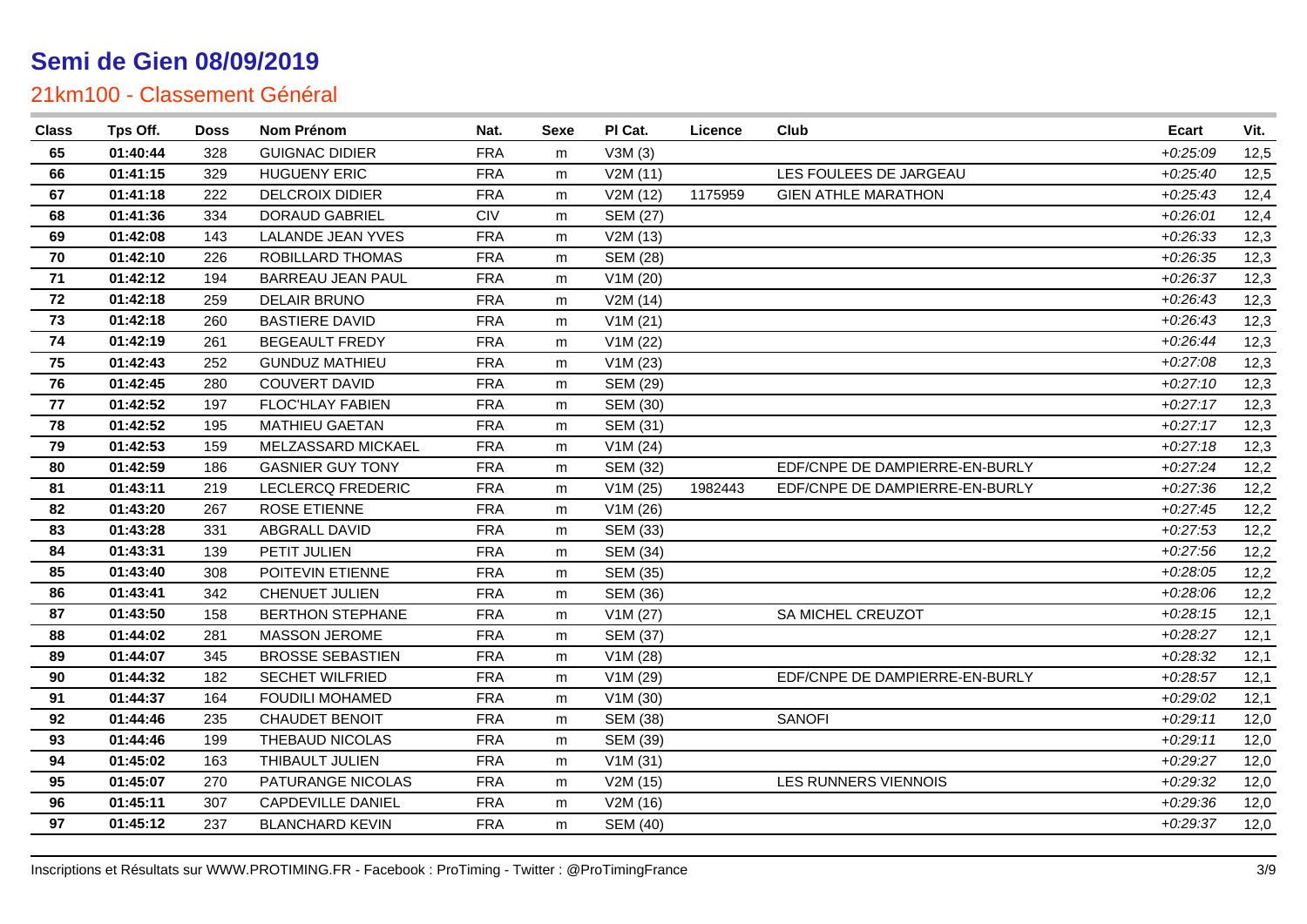| <b>Class</b> | Tps Off. | <b>Doss</b>     | Nom Prénom               | Nat.       | Sexe         | PI Cat.         | Licence | Club                       | <b>Ecart</b> | Vit. |
|--------------|----------|-----------------|--------------------------|------------|--------------|-----------------|---------|----------------------------|--------------|------|
| 98           | 01:45:14 | 129             | <b>LETORT ANATOLE</b>    | <b>FRA</b> | m            | V1M(32)         |         |                            | $+0.29.39$   | 12,0 |
| 99           | 01:45:16 | 344             | <b>FANTON MICHEL</b>     | <b>FRA</b> | m            | V3M(4)          | 762343  | <b>AJA MARATHON</b>        | $+0.29:41$   | 12,0 |
| 100          | 01:45:19 | 133             | <b>VILLOINGT ANTHONY</b> | <b>FRA</b> | m            | SEM (41)        |         |                            | $+0.29:44$   | 12,0 |
| 101          | 01:45:44 | 315             | <b>CAMUS OLIVIER</b>     | <b>FRA</b> | m            | V1M(33)         |         |                            | $+0.30.09$   | 11,9 |
| 102          | 01:45:53 | 44              | <b>REAU ANNE</b>         | <b>FRA</b> | f            | V2F(1)          |         | <b>ASFAS TRI 45</b>        | $+0:30:18$   | 11,9 |
| 103          | 01:45:57 | 336             | <b>REBOURS CORIOLAN</b>  | <b>FRA</b> | m            | JUM(1)          | 616150  | <b>ATOUT</b>               | $+0.30:22$   | 11,9 |
| 104          | 01:46:01 | 148             | <b>MARKO MICKAEL</b>     | <b>FRA</b> | m            | <b>SEM (42)</b> |         |                            | $+0:30:26$   | 11,9 |
| 105          | 01:46:05 | 309             | <b>MOUFFOK SAMIR</b>     | <b>FRA</b> | m            | <b>SEM (43)</b> |         |                            | $+0.30.30$   | 11,9 |
| 106          | 01:46:14 | 140             | DEBERNE FLORENT          | <b>FRA</b> | m            | V1M(34)         |         |                            | $+0.30.39$   | 11,9 |
| 107          | 01:46:22 | 196             | RICHIDE THOMAS           | <b>FRA</b> | m            | <b>SEM (44)</b> |         |                            | $+0:30:47$   | 11,9 |
| 108          | 01:46:27 | 254             | ASSELINEAU AURELIEN      | <b>FRA</b> | m            | <b>SEM (45)</b> |         |                            | $+0.30.52$   | 11,8 |
| 109          | 01:46:28 | 64              | <b>LAMBERT MADDY</b>     | <b>FRA</b> | f            | EST(1)          |         |                            | $+0.30.53$   | 11,8 |
| 110          | 01:46:34 | 10 <sup>°</sup> | <b>JARRIGE VALERIE</b>   | <b>FRA</b> | f            | V1F(3)          |         |                            | $+0.30.59$   | 11,8 |
| 111          | 01:46:36 | 269             | <b>GAUTHIER FREDERIC</b> | <b>FRA</b> | m            | V2M(17)         |         |                            | $+0.31:01$   | 11,8 |
| 112          | 01:46:43 | 341             | <b>MELET FREDERIC</b>    | <b>FRA</b> | m            | V2M (18)        |         | <b>COURIR A MIGNERETTE</b> | $+0.31.08$   | 11,8 |
| 113          | 01:46:50 | 275             | <b>CASSEGRAIN MIKAEL</b> | <b>FRA</b> | m            | V1M(35)         |         | LES RUNNERS VIENNOIS       | $+0:31:15$   | 11,8 |
| 114          | 01:47:15 | 313             | <b>OBEMANS DIDIER</b>    | <b>FRA</b> | m            | V1M(36)         |         |                            | $+0.31:40$   | 11,8 |
| 115          | 01:47:25 | 179             | STERNBERGER DIDIER       | <b>FRA</b> | m            | V1M(37)         | 184736  | ES SAINT PATHUS-OISSERY    | $+0.31.50$   | 11,7 |
| 116          | 01:47:33 | 284             | BENRACHED MOHAMED        | <b>FRA</b> | m            | <b>SEM (46)</b> |         |                            | $+0.31.58$   | 11,7 |
| 117          | 01:47:44 | 67              | <b>DROIT FLORENCE</b>    | <b>FRA</b> | f            | V1F(4)          | 1862476 | <b>GIEN ATHLE MARATHON</b> | $+0.32:09$   | 11,7 |
| 118          | 01:47:44 | 34              | <b>JURQUET CELINE</b>    | <b>FRA</b> | $\mathbf{f}$ | <b>SEF (5)</b>  | 2113033 | <b>GIEN ATHLE MARATHON</b> | $+0.32:09$   | 11,7 |
| 119          | 01:47:47 | 251             | <b>RICHARD ADRIEN</b>    | <b>FRA</b> | m            | V1M(38)         | 1986348 | <b>SLAC</b>                | $+0:32:12$   | 11,7 |
| 120          | 01:47:57 | 131             | DALENCON YOANN           | <b>FRA</b> | m            | <b>SEM (47)</b> |         |                            | $+0.32:22$   | 11,7 |
| 121          | 01:48:00 | 151             | <b>LANSIAUX FRANCOIS</b> | <b>FRA</b> | m            | V2M (19)        |         |                            | $+0.32:25$   | 11,7 |
| 122          | 01:48:02 | 324             | <b>BITAUD NICOLAS</b>    | <b>FRA</b> | m            | <b>SEM (48)</b> |         | <b>VUF</b>                 | $+0.32:27$   | 11,7 |
| 123          | 01:48:08 | 250             | LE GUERNIGOU GAETAN      | <b>FRA</b> | m            | V1M (39)        | 1505897 | <b>US COSNE</b>            | $+0.32.33$   | 11,7 |
| 124          | 01:48:11 | 273             | JACQUARD JORIS           | <b>FRA</b> | m            | <b>SEM (49)</b> |         | INFOSPORT-LOIRET           | $+0.32.36$   | 11,7 |
| 125          | 01:48:12 | 62              | <b>BADINIER JULINE</b>   | <b>FRA</b> | $\mathsf{f}$ | <b>SEF (6)</b>  | 2068350 | <b>INFOSPORT-LOIRET</b>    | $+0.32.37$   | 11,7 |
| 126          | 01:48:13 | $\overline{7}$  | <b>GUILLEMOT NADEGE</b>  | <b>FRA</b> | f            | V1F(5)          |         | <b>BCT</b>                 | $+0.32.38$   | 11,7 |
| 127          | 01:48:29 | 18              | <b>BELLOIR MIREILLE</b>  | <b>FRA</b> | f            | V2F(2)          |         | <b>BJC 18</b>              | $+0.32:54$   | 11,6 |
| 128          | 01:48:31 | 347             | <b>DEVIN FRANCK</b>      | <b>FRA</b> | m            | V1M(40)         |         |                            | $+0.32:56$   | 11,6 |
| 129          | 01:48:41 | 323             | <b>BERTIN ERIC</b>       | <b>FRA</b> | m            | V2M (20)        |         | AUBIGNY STUART RUNNING     | $+0.33.06$   | 11,6 |
| 130          | 01:48:41 | 227             | <b>GIRARD ERIC</b>       | <b>FRA</b> | m            | V1M(41)         | T307531 | AUBIGNY STUART RUNNING     | $+0.33.06$   | 11,6 |
|              |          |                 |                          |            |              |                 |         |                            |              |      |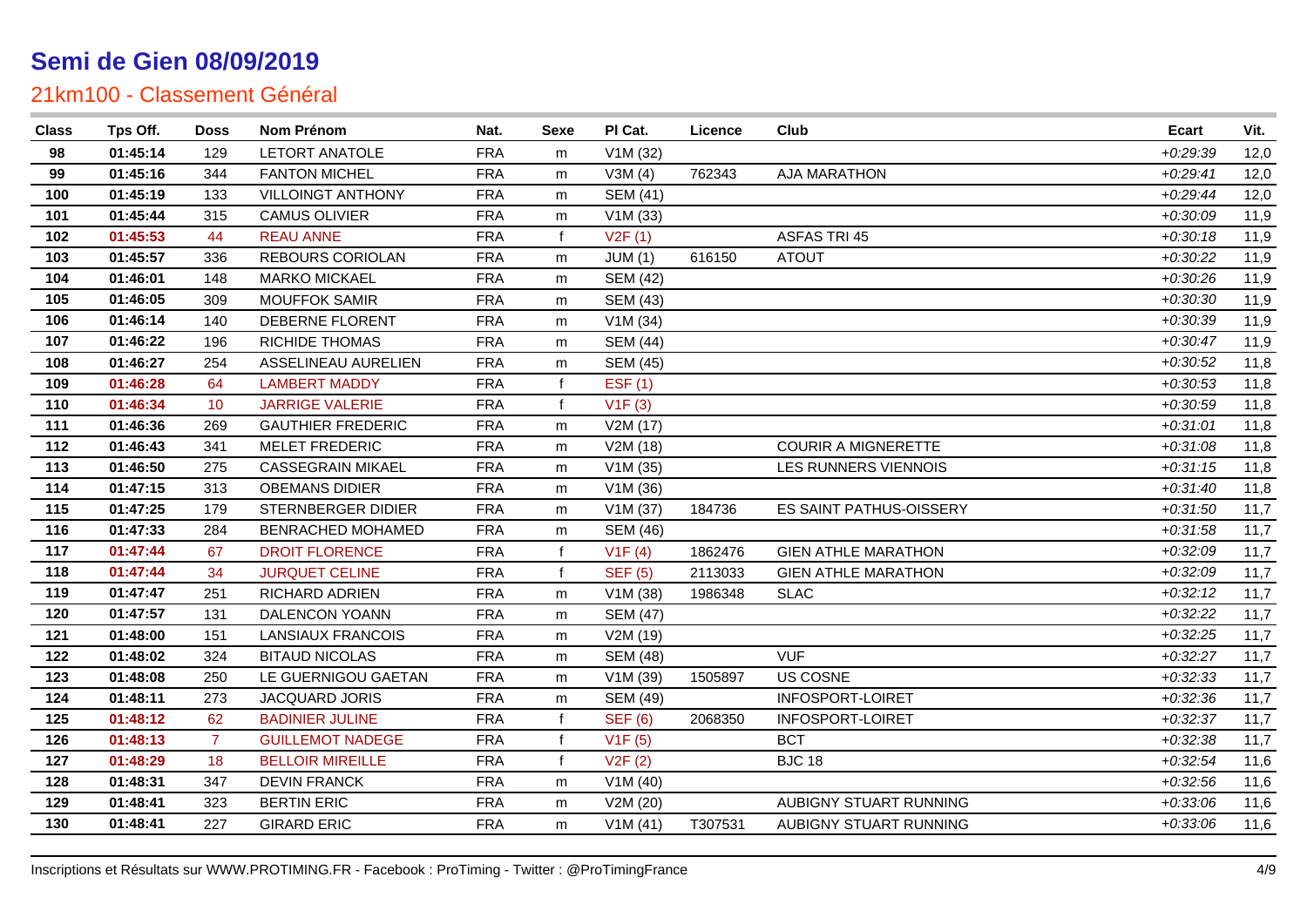| <b>Class</b> | Tps Off. | <b>Doss</b> | Nom Prénom                    | Nat.       | Sexe         | PI Cat.         | Licence | Club                       | Ecart      | Vit. |
|--------------|----------|-------------|-------------------------------|------------|--------------|-----------------|---------|----------------------------|------------|------|
| 131          | 01:48:41 | 185         | VAUDORE VINCENT               | <b>FRA</b> | m            | V1M(42)         | T307844 | AUBIGNY STUART RUNNING     | $+0.33.06$ | 11,6 |
| 132          | 01:48:43 | 202         | <b>MARTINS JEAN FRANCOIS</b>  | <b>FRA</b> | m            | V1M(43)         | 2155484 | <b>GIEN ATHLE MARATHON</b> | $+0.33:08$ | 11,6 |
| 133          | 01:48:50 | 65          | LEFEVRE CELINE                | <b>FRA</b> | $\mathbf{f}$ | V1F(6)          |         |                            | $+0.33:15$ | 11,6 |
| 134          | 01:48:56 | 256         | FOISNEAU LOIC                 | <b>FRA</b> | m            | V1M(44)         |         | <b>USPAF</b>               | $+0:33:21$ | 11,6 |
| 135          | 01:49:00 | 207         | <b>LABBE PHILIPPE</b>         | <b>FRA</b> | m            | V2M(21)         | 1762987 | <b>GIEN ATHLE MARATHON</b> | $+0.33.25$ | 11,6 |
| 136          | 01:49:02 | 239         | <b>VIAUD JULIEN</b>           | <b>FRA</b> | m            | <b>SEM (50)</b> |         |                            | $+0.33.27$ | 11,6 |
| 137          | 01:49:08 | 243         | <b>VAILLANT BRUNO</b>         | <b>FRA</b> | m            | V1M(45)         | 1574752 | <b>USM MONTARGIS</b>       | $+0.33.33$ | 11,6 |
| 138          | 01:49:13 | 332         | POULET LAURENT                | <b>FRA</b> | m            | V1M(46)         |         | <b>JAS</b>                 | $+0.33.38$ | 11,5 |
| 139          | 01:49:30 | 335         | HUILLERY MAXIME               | <b>FRA</b> | m            | <b>SEM (51)</b> |         |                            | $+0.33.55$ | 11,5 |
| 140          | 01:50:20 | 170         | DEBOTTE VINCENT               | <b>FRA</b> | m            | <b>SEM (52)</b> |         |                            | $+0.34:45$ | 11,4 |
| 141          | 01:50:25 | 192         | <b>NANCY DIDIER</b>           | <b>FRA</b> | m            | V3M(5)          |         |                            | $+0.34:50$ | 11,4 |
| 142          | 01:51:21 | 225         | <b>GASNIER LUDOVIC</b>        | <b>FRA</b> | m            | V1M(47)         |         |                            | $+0.35:46$ | 11,3 |
| 143          | 01:51:28 | 29          | <b>BENARD MARYLENE</b>        | <b>FRA</b> | f            | <b>SEF (7)</b>  |         |                            | $+0.35.53$ | 11,3 |
| 144          | 01:51:31 | 172         | <b>GITTON PASCAL</b>          | <b>FRA</b> | m            | V3M (6)         | 1759495 | <b>GIEN ATHLE MARATHON</b> | $+0.35.56$ | 11,3 |
| 145          | 01:51:36 | 310         | <b>KHERCHONCA VAMEL</b>       | <b>FRA</b> | m            | V1M(48)         |         |                            | $+0.36:01$ | 11,3 |
| 146          | 01:51:51 | 298         | <b>BAHUAUD XAVIER</b>         | <b>FRA</b> | m            | V1M(49)         | T307115 |                            | $+0.36:16$ | 11,3 |
| 147          | 01:51:51 | 162         | AMADE BERTRAND                | <b>FRA</b> | m            | V2M (22)        |         |                            | $+0.36:16$ | 11,3 |
| 148          | 01:51:54 | 277         | <b>RAIGNEAU FRANCK</b>        | <b>FRA</b> | m            | V1M(50)         |         |                            | $+0.36:19$ | 11,3 |
| 149          | 01:51:57 | 221         | <b>LADMIRAULT GERARD</b>      | <b>FRA</b> | m            | V4M(1)          | 378563  | <b>GIEN ATHLE MARATHON</b> | $+0.36:22$ | 11,3 |
| 150          | 01:52:29 | 56          | <b>COUSIN CONSTANCE</b>       | <b>FRA</b> | f            | JUF(1)          |         |                            | $+0.36.54$ | 11,2 |
| 151          | 01:52:30 | 257         | <b>COUSIN JEAN LUC</b>        | <b>FRA</b> | m            | V2M (23)        |         |                            | $+0.36.55$ | 11,2 |
| 152          | 01:52:56 | 16          | <b>BECQUET PERIGON CELINE</b> | <b>FRA</b> | f            | V1F(7)          |         |                            | $+0:37:21$ | 11,2 |
| 153          | 01:52:56 | 283         | RENARD DOMINIQUE              | <b>FRA</b> | m            | V2M (24)        |         |                            | $+0:37:21$ | 11,2 |
| 154          | 01:53:14 | 155         | <b>NORRIS SIMON</b>           | <b>FRA</b> | m            | V1M(51)         | 1189804 | <b>USM OLIVET</b>          | $+0.37.39$ | 11,1 |
| 155          | 01:53:14 | 160         | <b>EVRARD VINCENT</b>         | <b>FRA</b> | m            | <b>SEM (53)</b> |         | PUBLISH IT                 | $+0.37.39$ | 11,1 |
| 156          | 01:53:34 | 258         | <b>TOBLER DAVID</b>           | <b>FRA</b> | m            | V2M(25)         | 1678496 | <b>SANCERRE RUNNING</b>    | $+0.37.59$ | 11,1 |
| 157          | 01:53:47 | 276         | <b>GUILLEMINOT FLORENT</b>    | <b>FRA</b> | m            | V1M(52)         |         |                            | $+0.38:12$ | 11,1 |
| 158          | 01:53:55 | 338         | CHIRIAEV NIKOLAI              | <b>FRA</b> | m            | V1M(53)         |         |                            | $+0.38:20$ | 11,1 |
| 159          | 01:54:05 | 147         | <b>COUTE OLIVIER</b>          | <b>FRA</b> | m            | <b>SEM (54)</b> |         |                            | $+0.38.30$ | 11,0 |
| 160          | 01:54:13 | 302         | PY JACQUES                    | <b>FRA</b> | m            | V4M(2)          | 1826771 | <b>ACGVO</b>               | $+0.38.38$ | 11,0 |
| 161          | 01:54:28 | 69          | <b>VILLAIN ROSEMONDE</b>      | <b>FRA</b> | f            | V4F(1)          | 1434594 |                            | $+0.38.53$ | 11,0 |
| 162          | 01:54:32 | 212         | <b>CHABERT YANN</b>           | <b>FRA</b> | m            | V1M(54)         |         |                            | $+0.38:57$ | 11,0 |
| 163          | 01:54:44 | 231         | SIMOUNET OLIVIER              | <b>FRA</b> | m            | V1M(55)         |         | AVEC LULU                  | $+0.39.09$ | 11,0 |
|              |          |             |                               |            |              |                 |         |                            |            |      |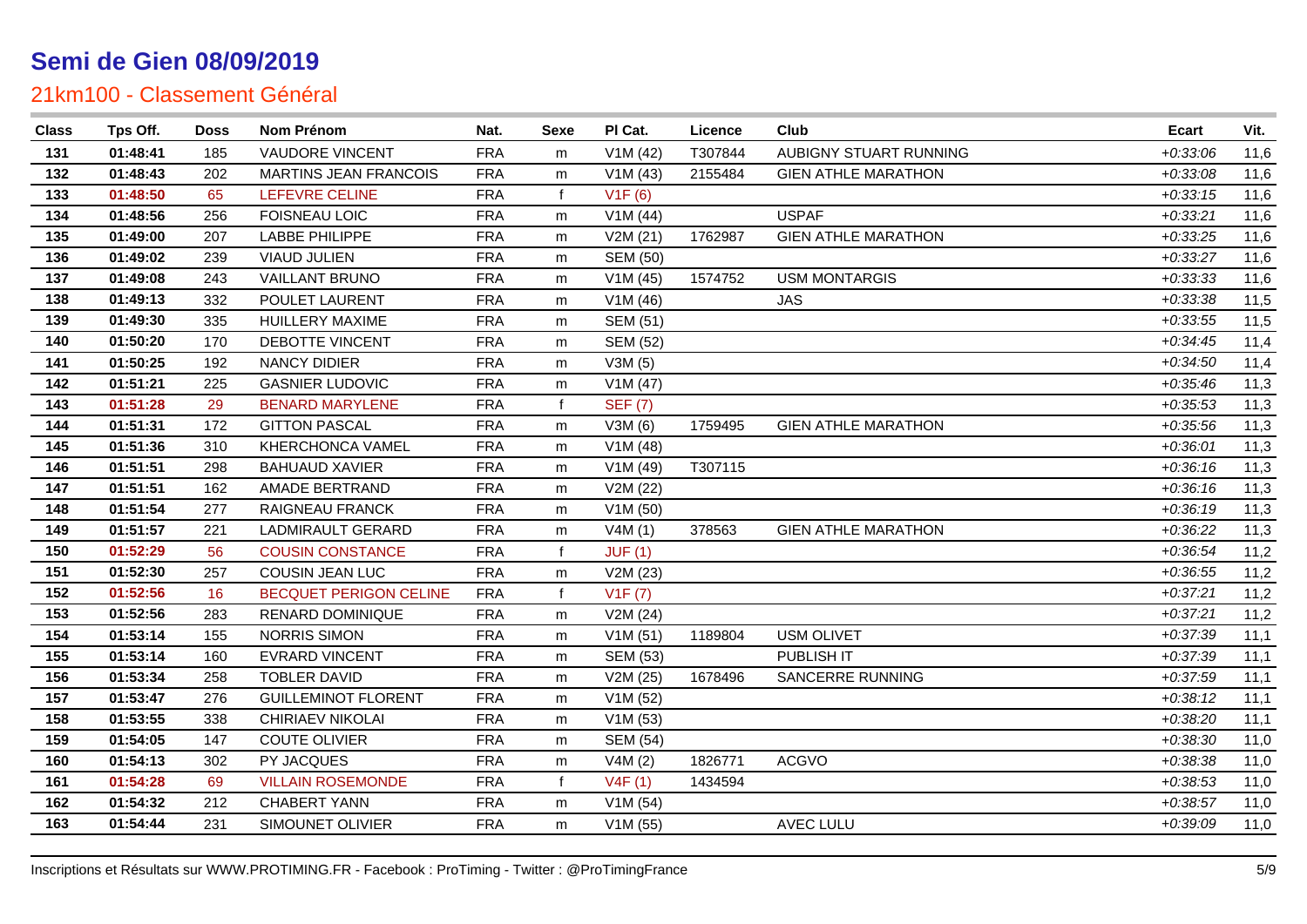| <b>Class</b> | Tps Off. | <b>Doss</b> | Nom Prénom                | Nat.       | Sexe         | PI Cat.         | Licence | Club                           | <b>Ecart</b> | Vit. |
|--------------|----------|-------------|---------------------------|------------|--------------|-----------------|---------|--------------------------------|--------------|------|
| 164          | 01:54:52 | 130         | <b>ROBIN JANNY</b>        | <b>FRA</b> | m            | V3M(7)          |         | <b>COURIR A ST GERVAIS</b>     | $+0:39:17$   | 11,0 |
| 165          | 01:54:54 | 11          | <b>TREUIL SYLVIE</b>      | <b>FRA</b> | $\mathbf{f}$ | V2F(3)          |         | <b>COURIR A ST GERVAIS</b>     | $+0.39:19$   | 11,0 |
| 166          | 01:55:07 | 279         | <b>HERMET ANTHONY</b>     | <b>FRA</b> | m            | <b>SEM (55)</b> |         |                                | $+0.39.32$   | 10,9 |
| 167          | 01:55:28 | 135         | <b>SASSIN LIONEL</b>      | <b>FRA</b> | m            | V1M (56)        |         |                                | $+0.39.53$   | 10,9 |
| 168          | 01:55:41 | 171         | <b>JAMET BENOIT</b>       | <b>FRA</b> | m            | V2M (26)        |         |                                | $+0.40:06$   | 10,9 |
| 169          | 01:55:43 | 246         | <b>VEREZ JEREMY</b>       | <b>FRA</b> | m            | <b>SEM (56)</b> | 450431  | EDF/CNPE DE DAMPIERRE-EN-BURLY | $+0:40:08$   | 10,9 |
| 170          | 01:55:46 | 126         | DELFOSSE LUC              | <b>FRA</b> | m            | V3M(8)          |         |                                | $+0:40:11$   | 10,9 |
| 171          | 01:55:54 | 156         | <b>CHMIELOWIEC ERIC</b>   | <b>FRA</b> | m            | V1M(57)         |         |                                | $+0:40:19$   | 10,9 |
| 172          | 01:56:21 | 144         | <b>AZEVEDO PATRICK</b>    | <b>FRA</b> | m            | V1M(58)         |         |                                | $+0:40:46$   | 10,8 |
| 173          | 01:56:28 | 274         | <b>BENOIST GEORGES</b>    | <b>FRA</b> | m            | V2M (27)        |         | CAISSE D'EPARGNE LOIRE CENTRE  | $+0.40:53$   | 10,8 |
| 174          | 01:56:31 | 348         | <b>HELALI MEBAREK</b>     | <b>FRA</b> | m            | V3M (9)         |         |                                | $+0.40.56$   | 10,8 |
| 175          | 01:56:55 | 66          | <b>POCHON BRIGITTE</b>    | <b>FRA</b> | f            | V2F(4)          | 1681723 | <b>GIEN ATHLE MARATHON</b>     | $+0:41:20$   | 10,8 |
| 176          | 01:56:59 | 68          | <b>DORIN NATHALIE</b>     | <b>FRA</b> | $\mathbf{f}$ | V2F(5)          |         |                                | $+0:41:24$   | 10,8 |
| 177          | 01:57:02 | 142         | THIBAULT ERIC             | <b>FRA</b> | m            | V1M (59)        | 2020119 | <b>GIEN ATHLE MARATHON</b>     | $+0:41:27$   | 10,8 |
| 178          | 01:57:02 | 154         | <b>BOULEAU GUILLAUME</b>  | <b>FRA</b> | m            | V1M(60)         |         |                                | $+0:41:27$   | 10,8 |
| 179          | 01:57:18 | 249         | <b>DUBOIS PASCAL</b>      | <b>FRA</b> | m            | V1M(61)         |         | <b>VWR INTERNATIONAL</b>       | $+0:41:43$   | 10,7 |
| 180          | 01:57:30 | 248         | <b>MERLOT DENIS</b>       | <b>FRA</b> | m            | V2M (28)        |         | <b>VWR INTERNATIONAL</b>       | $+0:41:55$   | 10,7 |
| 181          | 01:57:48 | 23          | <b>AUBRIOT MYLENE</b>     | <b>FRA</b> | f            | <b>SEF (8)</b>  | 2047197 | <b>SLAC</b>                    | $+0:42:13$   | 10,7 |
| 182          | 01:57:50 | 9           | <b>BRUN HELENE</b>        | <b>FRA</b> | $\mathbf{f}$ | V2F(6)          | 1009946 | ES SAINT PATHUS-OISSERY        | $+0.42:15$   | 10,7 |
| 183          | 01:58:06 | 282         | RIBEIRO DAVID             | <b>FRA</b> | m            | <b>SEM (57)</b> |         | CAISSE D'EPARGNE LOIRE CENTRE  | $+0.42:31$   | 10,7 |
| 184          | 01:58:18 | 30          | <b>LEROI ALICE</b>        | <b>FRA</b> | $\mathbf{f}$ | V2F(7)          |         |                                | $+0.42:43$   | 10,7 |
| 185          | 01:58:33 | 220         | <b>GIRAUDON THIERRY</b>   | <b>FRA</b> | m            | V2M (29)        | 2161572 | EDF/CNPE DE DAMPIERRE-EN-BURLY | $+0.42.58$   | 10,6 |
| 186          | 01:58:35 | 124         | <b>HERISSE CHRISTOPHE</b> | <b>FRA</b> | m            | V1M (62)        |         |                                | $+0.43:00$   | 10,6 |
| 187          | 01:58:42 | 190         | CHEVALLOT YANNICK         | <b>FRA</b> | m            | V1M (63)        |         |                                | $+0.43:07$   | 10,6 |
| 188          | 01:58:48 | 203         | <b>NOEL ALEXIS</b>        | <b>FRA</b> | m            | <b>SEM (58)</b> | 2043311 | <b>GIEN ATHLE MARATHON</b>     | $+0.43:13$   | 10,6 |
| 189          | 01:58:50 | 314         | <b>ALLARD CYRILE</b>      | <b>FRA</b> | m            | V1M(64)         | 1865299 | <b>GIEN ATHLE MARATHON</b>     | $+0.43:15$   | 10,6 |
| 190          | 01:58:57 | 31          | <b>GASCOIN CHRISTELLE</b> | <b>FRA</b> | $\mathbf{f}$ | V1F(8)          |         | LES RUNNERS CHAPELLOIS         | $+0.43:22$   | 10,6 |
| 191          | 01:59:24 | 209         | <b>AMALAL ANAS</b>        | <b>FRA</b> | m            | <b>SEM (59)</b> | 2071379 | EDF/CNPE DE DAMPIERRE-EN-BURLY | $+0.43:49$   | 10,6 |
| 192          | 01:59:25 | 22          | <b>DUBEROS ASTRID</b>     | <b>FRA</b> | f            | <b>SEF (9)</b>  |         |                                | $+0.43:50$   | 10,6 |
| 193          | 01:59:25 | 244         | <b>BERTON ROGER</b>       | <b>FRA</b> | m            | V2M (30)        | 1519598 | <b>GIEN ATHLE MARATHON</b>     | $+0.43:50$   | 10,6 |
| 194          | 01:59:25 | 247         | <b>EVEZARD FREDERIC</b>   | <b>FRA</b> | m            | V1M(65)         | 1759082 | <b>GIEN ATHLE MARATHON</b>     | $+0.43:50$   | 10,6 |
| 195          | 01:59:42 | 166         | <b>BERJAUD FREDERIC</b>   | <b>FRA</b> | m            | V2M (31)        |         |                                | $+0:44:07$   | 10,5 |
| 196          | 01:59:56 | 165         | <b>NEMASSOA RENE</b>      | <b>FRA</b> | m            | V2M (32)        |         |                                | $+0:44:21$   | 10,5 |
|              |          |             |                           |            |              |                 |         |                                |              |      |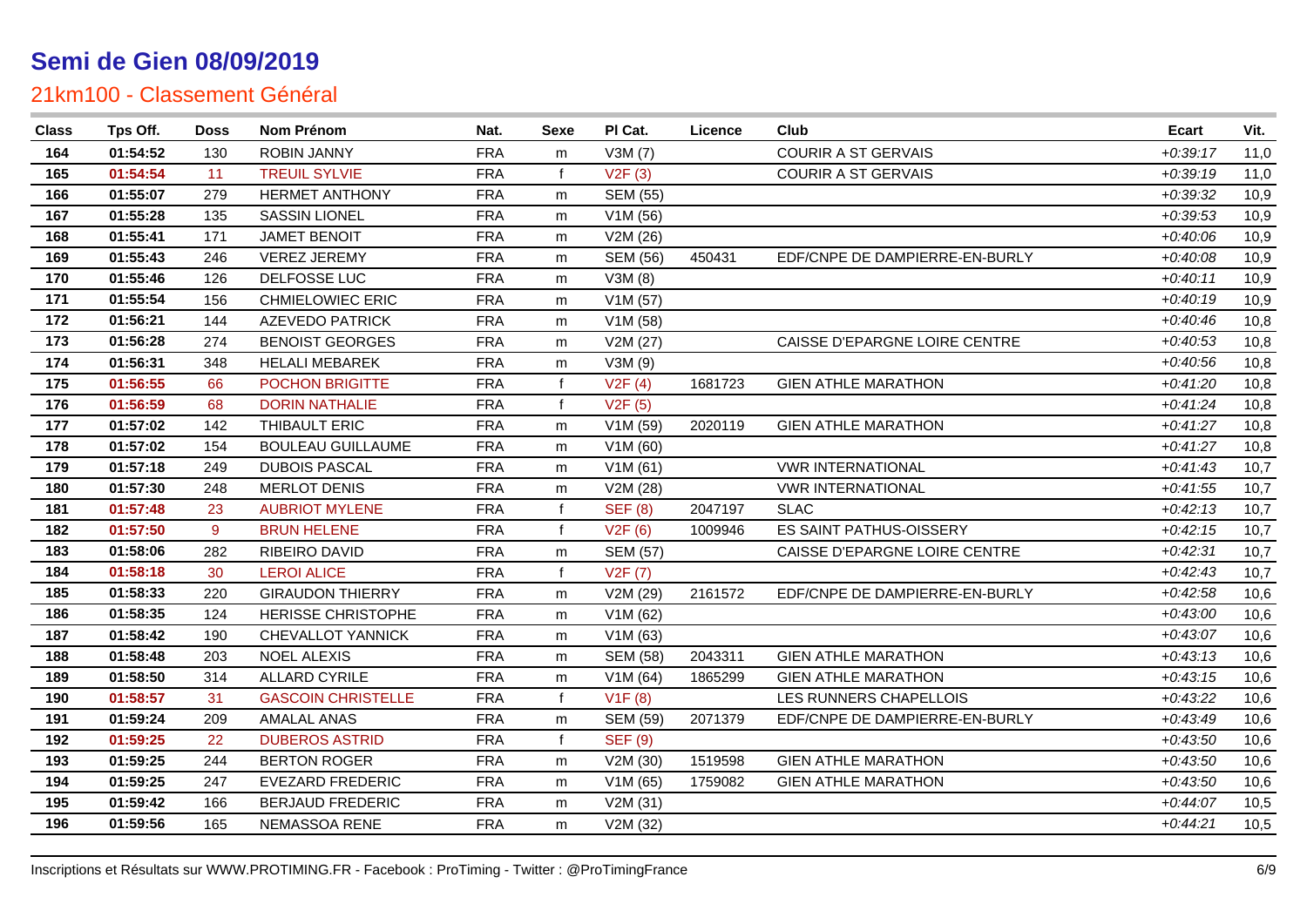| <b>Class</b> | Tps Off. | <b>Doss</b>     | Nom Prénom                   | Nat.       | Sexe         | PI Cat.               | Licence | Club                           | <b>Ecart</b> | Vit. |
|--------------|----------|-----------------|------------------------------|------------|--------------|-----------------------|---------|--------------------------------|--------------|------|
| 197          | 02:00:49 | 319             | <b>GUILBERT MICHEL</b>       | <b>FRA</b> | m            | V3M (10)              |         |                                | $+0:45:14$   | 10,4 |
| 198          | 02:00:52 | 73              | <b>TRAN JENNIFER</b>         | <b>FRA</b> | f            | <b>SEF (10)</b>       |         |                                | $+0:45:17$   | 10,4 |
| 199          | 02:01:04 | 320             | <b>LINARD BENOIT</b>         | <b>FRA</b> | m            | V2M (33)              |         |                                | $+0.45.29$   | 10,4 |
| 200          | 02:02:01 | 47              | <b>GOURON MANUELA</b>        | <b>FRA</b> | f            | <b>SEF (11)</b>       |         |                                | $+0.46.26$   | 10,3 |
| 201          | 02:02:01 | 12 <sup>2</sup> | <b>DESVAUX CHARLOTTE</b>     | <b>FRA</b> | f            | <b>SEF (12)</b>       |         |                                | $+0.46:26$   | 10,3 |
| 202          | 02:02:34 | 141             | <b>BOUARD JEAN MICHEL</b>    | <b>FRA</b> | m            | V2M (34)              |         | BELLEVILLE JOGGING CLUB 18     | $+0.46:59$   | 10,3 |
| 203          | 02:03:09 | 233             | <b>GEORGET PHILIPPE</b>      | <b>FRA</b> | m            | V2M (35)              | 1457110 | SANCERRE RUNNING               | $+0:47:34$   | 10,2 |
| 204          | 02:03:13 | 15              | <b>MIZZON NATHALIE</b>       | <b>FRA</b> | f            | V1F(9)                | 2161786 | INFOSPORT-LOIRET               | $+0:47:38$   | 10,2 |
| 205          | 02:03:34 | 52              | LE GUERNIGOU EMELINE         | <b>FRA</b> | $\mathbf{f}$ | <b>SEF (13)</b>       | 1403095 | <b>US COSNE</b>                | $+0.47:59$   | 10,2 |
| 206          | 02:03:35 | 42              | <b>FOREST ELSA</b>           | <b>FRA</b> | $\mathsf{f}$ | <b>SEF (14)</b>       | 1833851 | <b>US COSNE</b>                | $+0.48:00$   | 10,2 |
| 207          | 02:03:53 | 21              | <b>BREVOT CHRISTINE</b>      | <b>FRA</b> | $\mathbf{f}$ | V3F(1)                |         | ASPTT CHALONS EN CHAMPAGNE     | $+0:48:18$   | 10,2 |
| 208          | 02:04:45 | 301             | <b>TAURIN ANTOINE</b>        | <b>FRA</b> | m            | <b>SEM (60)</b>       |         |                                | $+0:49:10$   | 10,1 |
| 209          | 02:04:59 | 28              | <b>CERLES NATHALIE</b>       | <b>FRA</b> | f            | V2F(8)                | 2085124 | <b>J3 SPORTS AMILLY</b>        | $+0.49:24$   | 10,1 |
| 210          | 02:05:38 | 339             | <b>CAFFIN NICOLAS</b>        | <b>FRA</b> | m            | V1M (66)              |         | <b>GIEN ATHLE MARATHON</b>     | $+0.50.03$   | 10,0 |
| 211          | 02:05:47 | 306             | <b>COLLIGNON JEAN PIERRE</b> | <b>FRA</b> | m            | V3M(11)               |         |                                | $+0.50:12$   | 10,0 |
| 212          | 02:06:03 | 134             | DOMMANGET FRANCOIS           | <b>FRA</b> | m            | V3M (12)              |         |                                | $+0.50.28$   | 10,0 |
| 213          | 02:07:10 | 232             | <b>VIEIRA TONY</b>           | <b>FRA</b> | m            | <b>SEM (61)</b>       |         |                                | $+0.51.35$   | 9,9  |
| 214          | 02:07:51 | 278             | <b>MARCQ TONY</b>            | <b>FRA</b> | m            | <b>SEM (62)</b>       |         |                                | $+0.52:16$   | 9,9  |
| 215          | 02:08:13 | 70              | PATISSIER BENEDICTE          | <b>FRA</b> | f            | V1F(10)               | 2174402 | <b>GIEN ATHLE MARATHON</b>     | $+0.52.38$   | 9,8  |
| 216          | 02:08:13 | 304             | PATISSIER PHILIPPE           | <b>FRA</b> | m            | V2M (36)              |         |                                | $+0.52.38$   | 9,8  |
| 217          | 02:08:16 | 13              | <b>CARIO LAURA</b>           | <b>FRA</b> | $\mathbf{f}$ | <b>SEF (15)</b>       |         | <b>ATHLE THEIX</b>             | $+0.52:41$   | 9,8  |
| 218          | 02:08:17 | 189             | <b>GITTON EMILIEN</b>        | <b>FRA</b> | m            | SEM (63)              |         | EDF/CNPE DE DAMPIERRE-EN-BURLY | $+0.52:42$   | 9,8  |
| 219          | 02:08:22 | 46              | <b>JAME CECILE</b>           | <b>FRA</b> | $\mathbf{f}$ | V2F(9)                |         |                                | $+0.52:47$   | 9,8  |
| 220          | 02:08:47 | 33              | <b>BECQUET CORINNE</b>       | <b>FRA</b> | f            | V <sub>2</sub> F (10) |         | EDF/CNPE DE DAMPIERRE-EN-BURLY | $+0.53:12$   | 9,8  |
| 221          | 02:08:52 | 43              | <b>LAVOINE AUDREY</b>        | <b>FRA</b> | $\mathbf{f}$ | <b>SEF (16)</b>       |         |                                | $+0:53:17$   | 9,8  |
| 222          | 02:08:52 | 213             | <b>GIRAUD ARNAUD</b>         | <b>FRA</b> | m            | <b>SEM (64)</b>       |         |                                | $+0:53:17$   | 9,8  |
| 223          | 02:09:20 | 60              | POISSON ISABELLE             | <b>FRA</b> | f            | V2F(11)               | 1576622 | <b>US TOUCY-CHARBUY</b>        | $+0.53:45$   | 9,7  |
| 224          | 02:09:28 | 35              | <b>MONTIGNY ANAIS</b>        | <b>FRA</b> | f            | <b>SEF (17)</b>       | 2112488 | <b>GIEN ATHLE MARATHON</b>     | $+0.53.53$   | 9,7  |
| 225          | 02:09:29 | 26              | <b>NOEL NADIA</b>            | <b>FRA</b> | f            | V1F(11)               |         | <b>TEAM CPOS</b>               | $+0.53.54$   | 9,7  |
| 226          | 02:09:37 | 297             | <b>GELAND PASCAL</b>         | <b>FRA</b> | m            | V2M (37)              |         |                                | $+0.54:02$   | 9,7  |
| 227          | 02:09:47 | 55              | <b>DUYCK DELPHINE</b>        | <b>FRA</b> | $\mathbf{f}$ | V <sub>1</sub> F (12) | 1865157 | <b>GIEN ATHLE MARATHON</b>     | $+0.54:12$   | 9,7  |
| 228          | 02:09:48 | 303             | LEQUEVRE LAURENT             | <b>FRA</b> | m            | V1M(67)               | 1654055 | <b>GIEN ATHLE MARATHON</b>     | $+0.54:13$   | 9,7  |
| 229          | 02:10:22 | 61              | <b>LACHASSE MURIEL</b>       | <b>FRA</b> | f            | V <sub>2</sub> F (12) | 1424302 | US TOUCY-CHARBUY               | $+0.54:47$   | 9,7  |
|              |          |                 |                              |            |              |                       |         |                                |              |      |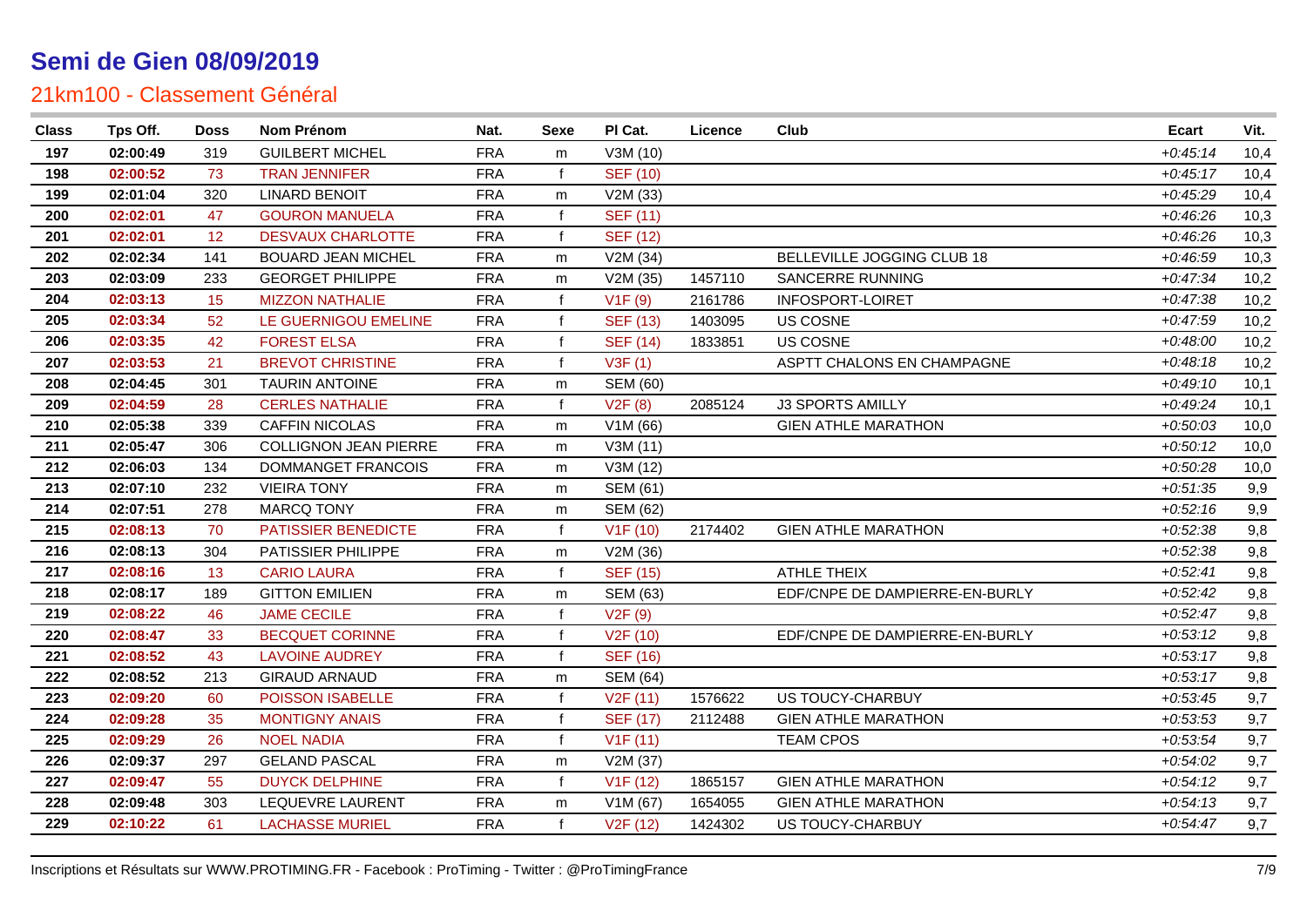| <b>Class</b> | Tps Off. | Doss | Nom Prénom                   | Nat.       | Sexe         | PI Cat.               | Licence | Club                                        | Ecart      | Vit. |
|--------------|----------|------|------------------------------|------------|--------------|-----------------------|---------|---------------------------------------------|------------|------|
| 230          | 02:10:25 | 346  | <b>FABBE JEAN MARC</b>       | <b>FRA</b> | m            | V2M (38)              |         |                                             | $+0.54:50$ | 9,7  |
| 231          | 02:11:17 | 48   | <b>CHARBONNEAU LUDIVINE</b>  | <b>FRA</b> |              | <b>SEF (18)</b>       |         |                                             | $+0.55:42$ | 9,6  |
| 232          | 02:11:19 | 72   | LE COGRIC CAROLINE           | <b>FRA</b> |              | <b>SEF (19)</b>       |         |                                             | $+0.55:44$ | 9,6  |
| 233          | 02:12:02 | 25   | <b>COEUR D'ACIER CYNTHIA</b> | <b>FRA</b> |              | V1F(13)               |         | <b>ESPRIT D'EQUIPE</b>                      | $+0.56.27$ | 9,5  |
| 234          | 02:12:02 | 20   | PERDEREAU CHARLENE           | <b>FRA</b> |              | <b>SEF (20)</b>       |         |                                             | $+0.56:27$ | 9,5  |
| 235          | 02:12:30 | 238  | <b>RICCI ANTONY</b>          | <b>FRA</b> | m            | V1M(68)               |         | ASSOCIATION TYPE 1 RUNNING TEAM             | $+0.56.55$ | 9,5  |
| 236          | 02:12:30 | 49   | <b>RICCI ISABELLE</b>        | <b>FRA</b> | f            | V1F(14)               |         | ASSOCIATION TYPE 1 RUNNING TEAM             | $+0.56.55$ | 9,5  |
| 237          | 02:13:14 | 125  | <b>HERISSE MICKAEL</b>       | <b>FRA</b> | m            | <b>SEM (65)</b>       |         |                                             | $+0.57.39$ | 9,5  |
| 238          | 02:15:17 | 41   | LEFEVRE LAURENCE             | <b>FRA</b> | $\mathbf{f}$ | V <sub>2</sub> F (13) |         |                                             | $+0.59:42$ | 9,3  |
| 239          | 02:15:34 | 201  | <b>BELLIN MARC</b>           | <b>FRA</b> | m            | V2M (39)              | 1216147 | <b>GIEN ATHLE MARATHON</b>                  | $+0.59.59$ | 9,3  |
| 240          | 02:15:51 | 50   | <b>SAUGERE SANDRA</b>        | <b>FRA</b> | f            | V <sub>1</sub> F (15) | 1463905 | <b>USM MONTARGIS</b>                        | $+1:00:16$ | 9,3  |
| 241          | 02:16:20 | 321  | <b>SCHAAP LUDOVIC</b>        | <b>FRA</b> | m            | <b>SEM (66)</b>       |         |                                             | $+1:00:45$ | 9,2  |
| 242          | 02:16:21 | 242  | <b>SAMYN FRANCK</b>          | <b>FRA</b> | m            | V1M (69)              | 1097875 | <b>USM MONTARGIS</b>                        | $+1:00:46$ | 9,2  |
| 243          | 02:16:58 | 169  | <b>LEGAVRE NICOLAS</b>       | <b>FRA</b> | m            | V1M (70)              |         | <b>AUTOUR DES WILLIAMS</b>                  | $+1:01:23$ | 9,2  |
| 244          | 02:16:59 | 217  | <b>GAUTIER FREDERIC</b>      | <b>FRA</b> | m            | V1M(71)               |         |                                             | $+1:01:24$ | 9,2  |
| 245          | 02:17:15 | 214  | <b>MORLIN ALAIN</b>          | <b>FRA</b> | m            | V2M (40)              | T240079 | <b>PASS J'AIME COURIR</b>                   | $+1:01:40$ | 9,2  |
| 246          | 02:17:26 | 17   | <b>CACHO MAGALIE</b>         | <b>FRA</b> | f            | V1F(16)               |         | <b>ASAB</b>                                 | $+1:01:51$ | 9,2  |
| 247          | 02:18:08 | 38   | <b>LAURENT DOMINIQUE</b>     | <b>FRA</b> | f            | V <sub>2</sub> F (14) |         |                                             | $+1:02:33$ | 9,1  |
| 248          | 02:18:08 | 193  | DORIE OLIVIER                | <b>FRA</b> | m            | V1M (72)              |         |                                             | $+1:02:33$ | 9,1  |
| 249          | 02:18:39 | 24   | <b>LECOQ SANDRINE</b>        | <b>FRA</b> | f            | V <sub>1</sub> F (17) | 1454861 | ETOILE SPORTIVE LIVAROTAISE SECTION RUNNING | $+1:03:04$ | 9,1  |
| 250          | 02:20:20 | 132  | POMMIER JEREMY               | <b>FRA</b> | m            | <b>SEM (67)</b>       |         |                                             | $+1.04:45$ | 9,0  |
| 251          | 02:20:20 | 14   | <b>MONTEIRO VIRGINIE</b>     | <b>FRA</b> | f            | <b>SEF (21)</b>       |         |                                             | $+1:04:45$ | 9,0  |
| 252          | 02:20:22 | 137  | UTBULT OLA                   | <b>FRA</b> | m            | V3M (13)              |         |                                             | $+1:04:47$ | 9,0  |
| 253          | 02:20:26 | 54   | <b>BOURGET ISABELLE</b>      | <b>FRA</b> | f            | V <sub>2</sub> F (15) | 1762142 | SPORT ET AMITIE MONTCORBON                  | $+1:04:51$ | 9,0  |
| 254          | 02:20:28 | 240  | SAUVAGE EMILE                | <b>FRA</b> | m            | V2M(41)               |         |                                             | $+1:04:53$ | 9,0  |
| 255          | 02:20:36 | 37   | HURTAULT DELPHINE            | <b>FRA</b> |              | <b>SEF (22)</b>       |         | <b>TEAM PIZZA MGBLAND</b>                   | $+1:05:01$ | 9,0  |
| 256          | 02:20:36 | 6    | POMARES NATHALIE             | <b>FRA</b> |              | V <sub>1</sub> F (18) |         |                                             | $+1:05:01$ | 9,0  |
| 257          | 02:21:13 | 40   | <b>LAMBERT NATHALIE</b>      | <b>FRA</b> | f            | V <sub>1</sub> F (19) |         |                                             | $+1:05:38$ | 8,9  |
| 258          | 02:22:55 | 146  | <b>CADOT DOMINIQUE</b>       | <b>FRA</b> | m            | V4M(3)                |         |                                             | $+1:07:20$ | 8,8  |
| 259          | 02:24:22 | 63   | <b>NEVES GOUVEIA ISABEL</b>  | <b>FRA</b> | f            | V <sub>2</sub> F (16) | 1096570 | <b>GIEN ATHLE MARATHON</b>                  | $+1:08:47$ | 8,7  |
| 260          | 02:29:13 | 27   | <b>DARGHAM FANNY</b>         | <b>FRA</b> | f            | <b>SEF (23)</b>       |         |                                             | $+1:13:38$ | 8,4  |
| 261          | 02:29:13 | 36   | <b>LUTRIN SYLVIE</b>         | <b>FRA</b> | $\mathbf{f}$ | V <sub>1</sub> F (20) |         |                                             | $+1:13:38$ | 8,4  |
| 262          | 02:29:13 | 218  | LAFORCE JEAN LUC             | <b>FRA</b> | m            | V1M(73)               |         |                                             | $+1:13:38$ | 8,4  |